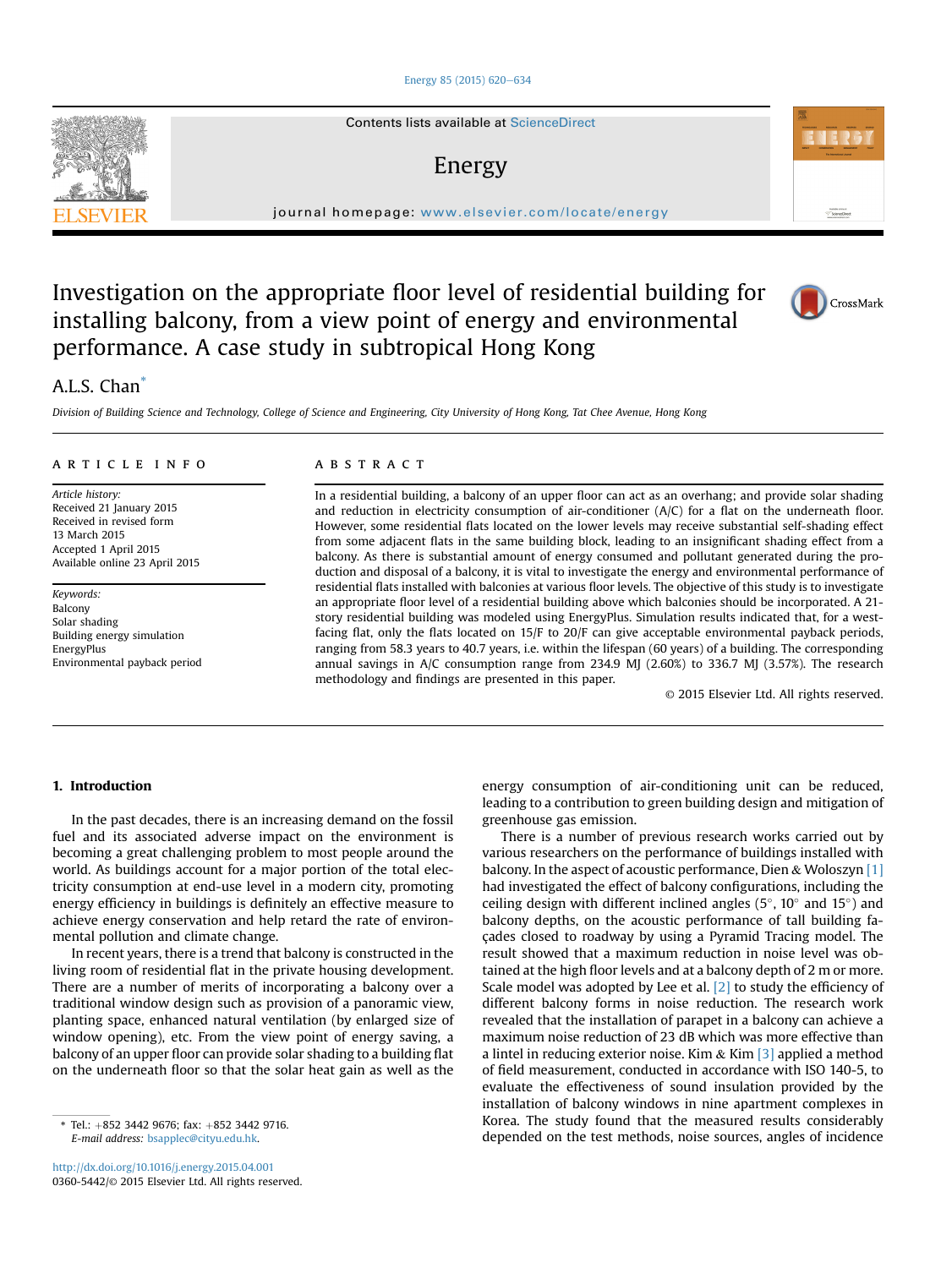and areas of specimens. Tang  $[4]$  had similar work on a noise screening effect of balconies at a building façade where the noise source is not parallel to the façade. The findings indicated that, when compared to a parallel noise source, less amount of noise amplification was observed from the cases with inclined sound source, under the presence of balcony ceiling reflection. Moreover, regression formulas had been developed for prediction of balcony insertion loss. Acoustic design guidance on optimized selection of balcony acoustic treatment was developed by Naish et al. [5]. Various balcony types with different acoustic treatments were assessed and multi-variable linear equation including modified exponential equations on nine deciding variables had been derived.

Naish et al. [6] extended their research work of acoustic design to estimate the potential saving in annoyance and sleep disturbance related health costs due to the provision of balcony in residential buildings located near the traffic noise. Regional road traffic noise mapping data and standard dose-response curves were applied to estimate the population exposure levels. Naish et al. found that balcony acoustic design could offer a significant merit for reducing the health related cost which was incurred from road traffic noise.

In South Korea, the government has changed the building regulation to allow alteration of balcony in residential buildings. The balcony space can be remodeled as an enclosed living space. Choi et al. [7] studied the association between balcony alternation and children's allergic symptoms in South Korea. The study revealed that 36% of participants had a balcony alternation in their apartments in which the living room area was enlarged. Moreover, a risk of floor moisture and condensation was discovered. About 61% of home owners with an alternated balcony had a problem of mold and condensation. Frequent rhinitis symptoms were also reported among the children who lived in the residential flats with balcony alternation.

The effect of balcony on reducing the spread of flame in highrise apartment fire was investigated by Mammoser & Battaglia [8]. Large eddy simulations coupled with a mixture fraction combustion model was employed in the study and it was found that an increased balcony depth could reduce the heat flux to the surface and thus delaying vertical spread of fire. Moreover, it was revealed that a rectangular balcony with non-combustible balustrades and open separation walls could offer a better protection against vertical fire spread.

A new concept of second-skin façade installed on building balcony was proposed by Montazeri et al. [9]. This new design concept was initiated by the problem of wind discomfort and wind danger at balcony of residential flat located in high-rise building. 3-D steady Reynolds-averaged Navier-Stokes CFD (Computational Fluid Dynamics) simulations were conducted to evaluate the performance of building cases with and without a second-skin façade. The analysis indicated that a second-skin façade was effective in providing pressure equalization, reduction in pressure gradient and improvement in wind comfort at the balcony.

Yoshie et al. [10] introduced a new air-conditioning system with solar collector integrated in balcony handrail. Experimental and CFD studies had been carried out. It was found that, with an optimal control in the proposed system, a maximum reduction of 60% in the total annual heating and cooling loads could be achieved.

Goulouti et al. [11] investigated the effect of fiber-reinforced polymer which acted as a thermal break on the balcony connection of a typical residential building in Switzerland. A typical two-story residential building was selected for the study. The research revealed that the reduction percentage in heating demand of a building could be up to 41%. Similar study was conducted by Ge et al. [12] who applied a 2-D THERM heat transfer analysis program to find that the overall U-value of a balcony with thermal break could be reduced by  $72-85%$  and the minimum floor surface temperature was increased from 6.1  $\degree$ C to 12.5  $\degree$ C. Moreover, it was revealed that the peak heating and cooling loads were reduced by  $6-16%$  and  $1-3%$  respectively for the scenarios simulated.

Song  $&$  Choi [13] had carried out study on the effect of balcony alteration on the indoor thermal environment and the heating and cooling demands of residential buildings in Korea by field measurement and simulation. Their results indicated that the indoor temperature of a living room without a balcony was  $0.8 \degree C$  lower than that with a balcony in the winter season. Moreover, the heating and cooling loads of the living room space were 39% and 22% respectively higher than that of a flat with a balcony. The analysis showed that the change in building regulation by the Korean government caused an increase in building energy consumption. In addition to the effect on the thermal environment, Kim & Kim  $[14]$  evaluated the effect on healthy daylight environment caused by the elimination of balcony in some residential flats in South Korea. As the balcony (acting as an overhang) was removed, there was a loss in obstruction for blocking the excessive and intensive sunlight, leading to a problem of uncomfortable glare and ultraviolet penetration.

Song et al. <a>[15]</a> had investigated the effect of eave on energy consumption of a hospital and a hotel located at high latitude (Fairbanks, Alaska, USA ( $64.82°N$ )) and low latitude (Taipei, Taiwan, R.O.C (25.07 $\textdegree$ N)). Compared to a building case without eave, the average reduction percentages in energy consumption were found as 15.4% and 10.72% for hospital and hotel, respectively. Moreover, the study revealed that the reduction in energy consumption increased dramatically as the width of an eave increased, but the increasing trend became negligible when the eave-length was longer than 0.25 m.

The author of this paper has previous research work on investigating the energy performance of a balcony constructed in the living room of a typical residential flat in subtropical Hong Kong [16]. The study revealed that, based on the extra purchasing cost of a residential flat incurred by an additional balcony, the cost payback period was more than 100 years. On the other hand, an energy payback period of 22.4 years was found for a building case with a southwestern balcony and clear glass glazed window. The provision of balcony to the living room of residential flat was found environmentally feasible in Hong Kong.

Huang et al. [17] had similar study on energy and carbon emission payback analysis for an overhang shading option in an airconditioned university campus building in Hong Kong. Through experimental and numerical investigation, it was concluded that installation of shading device on building façade was effective for reduction of building cooling demand caused by solar heat gain. The energy and carbon emission payback periods are 46.3 years and 63.8 years respectively, which were considered as unrealistically long by the campus management office.

Florides et al. [18] had estimated the energy saving as well as cost payback period of installing overhang in a model house in Cyprus. Simulation result by running TRNSYS computer program indicated that a range of saving in annual cooling load from 7% to 19% can be achieved for the model house. Moreover, the estimated cost payback periods range from 4.4 years to 16.5 years.

However, construction of balconies for residential flats located on the lower floor levels of a building may not be recommended due to high noise level and poor air quality when a residential building is located within a busy traffic area. An example is presented in Fig. 1, showing a photo of a residential building with balconies constructed in the living rooms of some flats located on high floor levels only. Moreover, security is another major concern for residential flats on the lower levels.